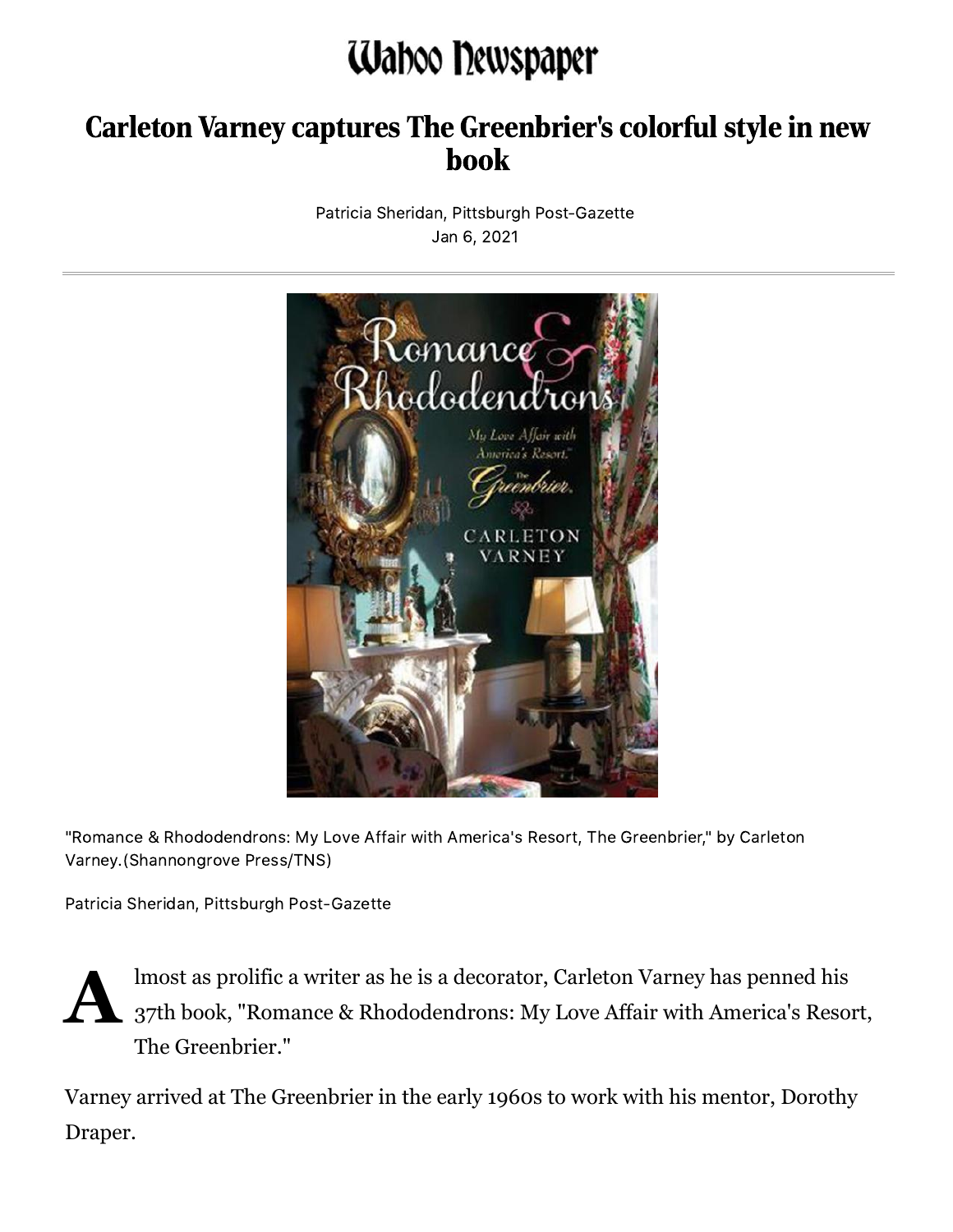"I did everything from vacuum the floors to listen to Dorothy pontificate," he recalled, laughing.

The resort in White Sulphur Springs, West Virginia, is one of his most beloved and longest-running projects. The hotel has operated since the late 18th century and has hosted many American presidents, world leaders and celebrities. After World War II, Draper was hired to revive the resort, which had seen better days, especially after being used as a military hospital during the war. In 1946, she gave The Greenbrier its distinctive style — large florals, bright colors, bold stripes. Its technicolor modern drama is as fresh now as it was more than 70 years ago.

"Dorothy became famous because she created a look," Varney said. "No other decorator has been able to achieve that. It is a happy look, and that is why people come there.

"There is a generation out there that doesn't understand color since they have grown up in this gray and beige world," observed Varney, who is known as Mr. Color.

He sees fear of color as fear of living. Neutral design is safe but won't be remembered, embraced and cherished the way The Greenbrier has been for generations, he said.

Varney is the official curator of The Greenbrier. He is also the owner and president of Dorothy Draper & Co., the oldest decorating firm in the country. His years of experience have earned him other titles as well. He serves on the National Council of the Arts and is a member of the White House Historical Association as well as the National Council on White House History.

```
"I am happy about it all," he said.
```
But what really thrills him is the enduring interest in the Draper look, which is so much of what The Greenbrier is about. It was Varney who seamlessly connected the new casino with the original main hotel via the concourse called Greenbrier Avenue.

With more than 50 years of hands-on design expertise at the resort, Varney understands the iconic property's historic and design significance better than anyone.